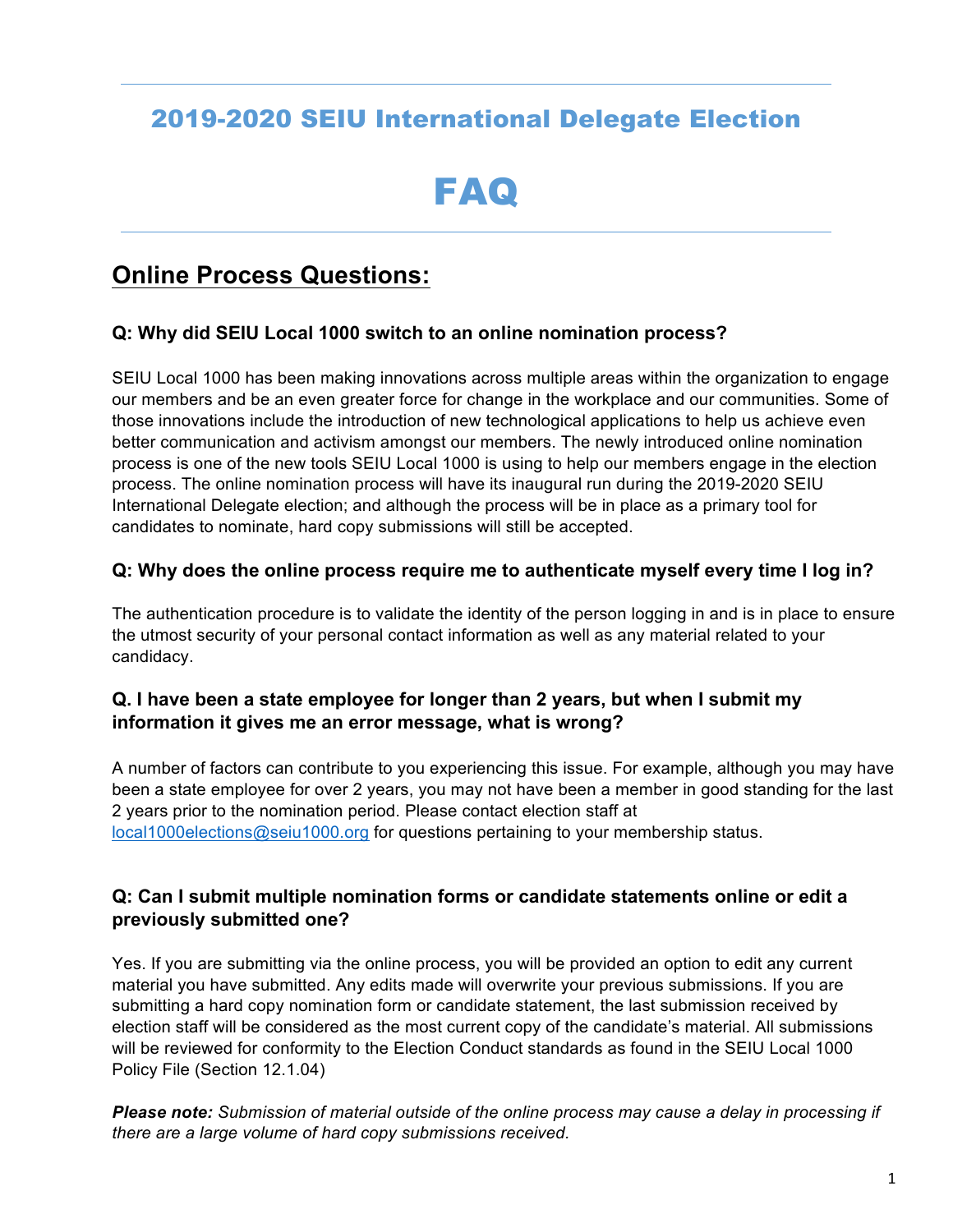## **Q. If I no longer wish to be a delegate, how do I remove myself through the online process?**

If you have submitted your material via the online process, you will see an option for withdrawing your candidacy. Once you select to withdraw your candidacy, an email will be sent to you at the personal email address on file, confirming your withdraw. Should you wish to reinstate your candidacy, you must do so prior to the close of the nomination period. A link for reinstating your candidacy will be provided in the email you receive. Candidates wishing to withdraw their candidacy outside of the online process should direct written correspondence stating their intent to withdraw to: SEIU 1000 Election Staff, 1808 14<sup>th</sup> Street, Sacramento, CA. 95811.

## **Q. Can SEIU Local 1000 provide me with a paper nomination form if I don't have computer access?**

Yes**.** There are a variety of methods, beyond the online portal available to members to gather a nomination form. You may request one be mailed to you by calling the SEIU Local 1000 Member Resource Center at (866) 471-7348. Likewise, you can also pick up a nomination form in person from election staff at 1325 S Street, Sacramento, CA. 95811 or at any outlying SEIU Local 1000 office. All nomination forms should include a 50-word candidate statement and *must* be received no later than **November 15, 2019 at 5:00 p.m.** Please see your nomination form for ways to submit.

*Please note: Submission of material outside of the online process may cause a delay in processing if there are a large volume of hard copy submissions received.*

# **General Process Questions:**

## **Q: Will I receive confirmation of my submission if I mail or walk in my candidate material?**

Yes. Election staff will provide a stamped physical copy of candidate material to candidates who decide on dropping off material in person and who **bring (2) identical sets of material** to the election counter. Photocopies will not be made. Mailed material will be processed by election staff upon receipt and an email sent out to the candidate once the information has been entered. **Please Note: Photographs or recording devices** are **not allowed** in Election Staff areas for the safety and security of sensitive information.

# **Q: How do I know if I am eligible to nominate as a candidate?**

The 2019-2020 SEIU International Delegate Election is open to *members who have been a member in good standing for two (2) years,* in accordance with the SEIU International Constitution and Bylaws. Candidates who choose to nominate via the online process will be notified of their eligibility immediately by the system, upon registering their information. For submissions outside of the online process, Election staff will verify a candidate's eligibility and notify them once the material is received and processed. For a more complete understanding of the International's requirements for delegates, please refer to the SEIU International 2016 Constitution & Bylaws, Article XV, Section 2.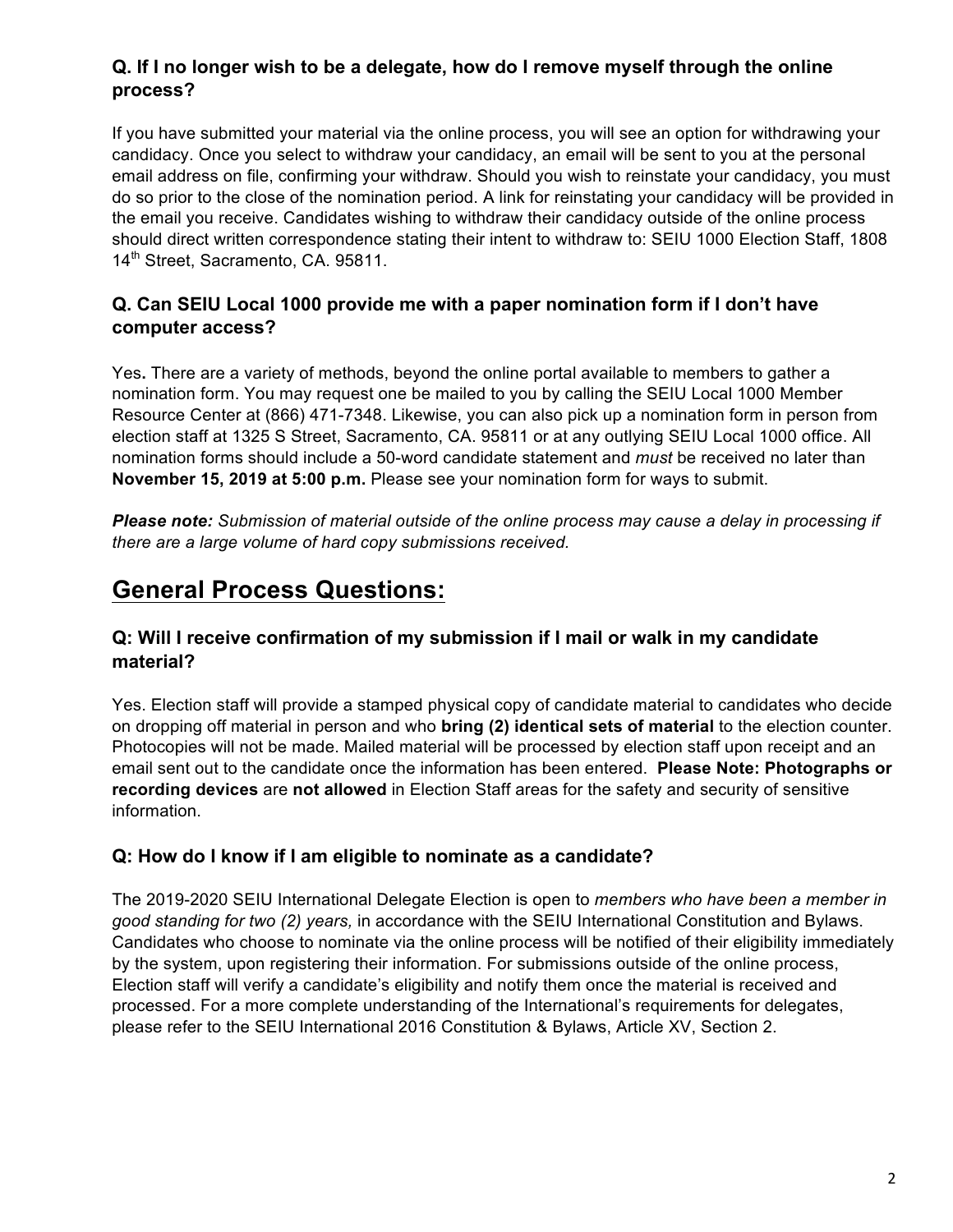## **Q. What are the requirements for delegates once they are elected to attend the SEIU Convention?**

All elected delegates must be able to attend the convention in Chicago, Illinois, between the dates of April 24-26, 2020, attend all scheduled meetings and be present to vote on proposals, budgets and elect new International officers. Elected delegates must also make arrangements for time off in advance with their supervisor, and utilize their own vacation or personal leave time for their attendance of the convention. In addition, elected delegates are required to share a hotel room. Delegates will be eligible for reimbursement (travel, shared hotel room, meals [when not provided]), and per diem.

## **Q: How many delegates are allowed to attend the International Delegate Convention?**

Currently one (1) delegate per every 1,000 members in SEIU Local 1000 is allowed to attend the convention. Any delegates over the allotted amount will be selected as alternate delegates, ranked in descending order, based on number of votes received, and up to the number of allotted delegates for the convention.

#### **Q. When will the results of the election be made available and how will they be announced?**

Preliminary results of the ballots counted will be made available on January 24, 2020. Official results of the ballots counted will be made available on January 31, 2020, after the protest period has concluded. Results will be posted on the SEIU Local 1000 elections webpage at www.seiu1000.org/delegates

## **Q. Who is handling the ballot count?**

A number of independent third-party vendors have been secured by SEIU Local 1000 for the printing, mailing, receiving, sorting and counting of ballots, in accordance with SEIU Local 1000 Policy File, Division 12, Section 12.1.05(e) (Election Procedures). A copy of the SEIU Local 1000 Policy File can be found at www.seiu1000.org/sites/main/files/file-attachments/\_policy\_file\_v12128final.pdf

#### **Q. What happens if I don't agree with the ballot results and wish to file a protest?**

All protests must be addressed to SEIU Local 1000 President Yvonne R. Walker, 1808 14<sup>th</sup> Street. Sacramento, CA. 95811. The protest period will open on January 24, 2020 and end at 5:00 p.m. on January 30, 2020. Protests will be referred to the SEIU Local 1000 Election Protest Committee, who will review the protest and make a determination on any applicable action. The decision of the SEIU Local Election Protest Committee shall be final.

#### **Q. When will SEIU Local 1000 be mailing ballots out to members?**

Ballots will be mailed out to SEIU Local 1000 members beginning on December 19, 2019. Ballots must be received back by January 21, 2020, at 5:00 p.m.

#### **Q. Will SEIU Local 1000 include a membership application with ballots that are mailed out?**

No. SEIU Local 1000 will not include membership applications with the ballot package.